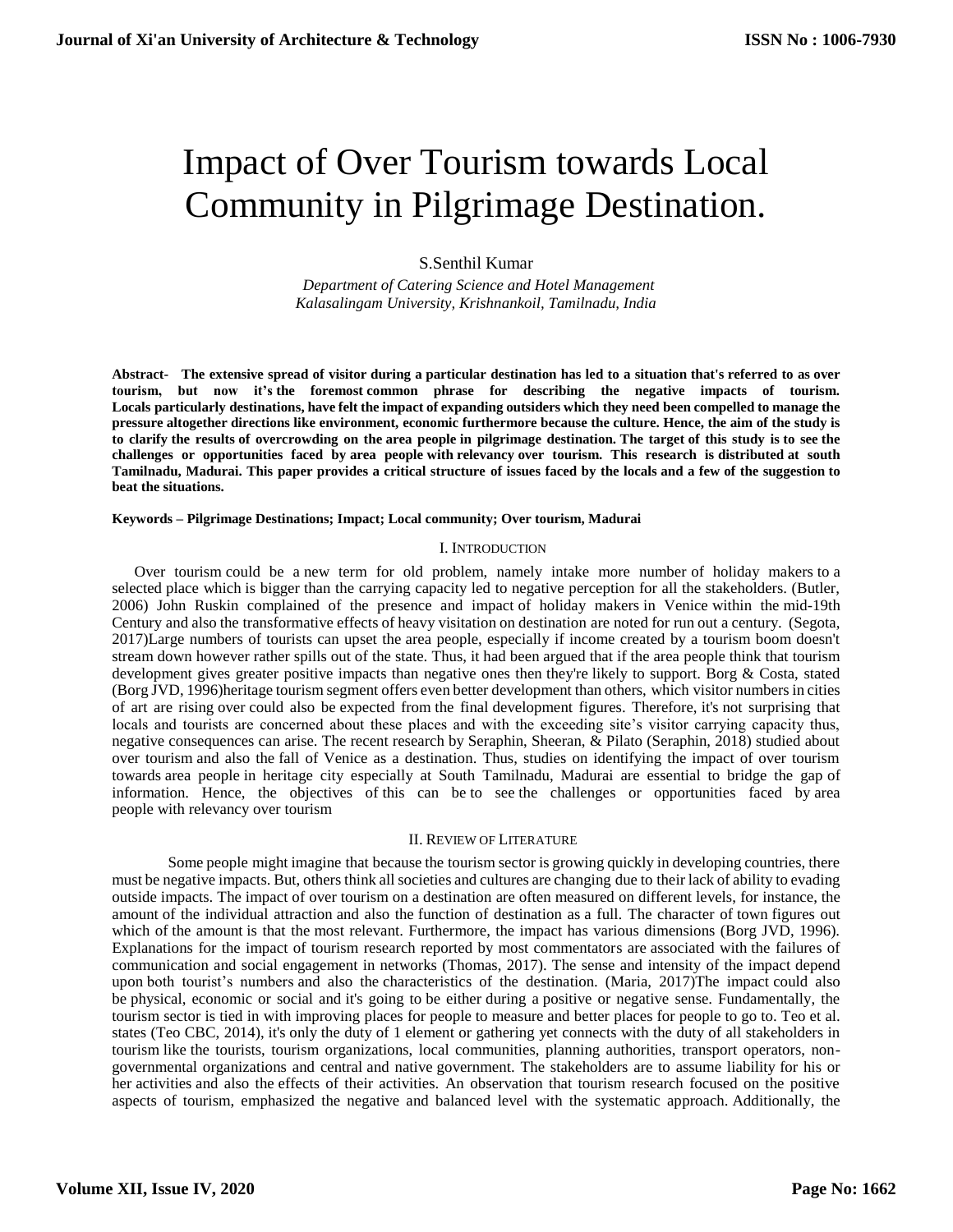neglected areas within the body of over tourism literature involve problems with social and institutional impact on host governments and communities (Lankford SV, 1994). Therefore, securing support and involvement in tourism development is vital and it requires accessing the heartbeat of the communities in improving this sector.

## III. OBJECTIVES

The most objectives of the study is to analyses weather the over tourism affect the local residents resources at South Tamilnadu, Madurai. Hence the questionnaire structured supported their housing, business life and everyday life. Supported this we develop objectives to check the impact of over tourism on South Tamilnadu, Madurai to seek out whether over tourism affect the local residents.

# IV. HYPTHESIS OF THE STUDY

 $H_0$ : Over tourism doesn't affect the area people with relevancy respondents Age  $H_1H_2$ : Over tourism affect the area people with relevancy respondents Age.

## V. METHODOLOGY

The quantitative approach was wont to evaluate the impact of over tourism within the area people at South Tamilnadu, Madurai. This approach was selected supported the retrieved data. Therefore, a sampling technique had been wont to the entire numbers of 64 respondents participated within the study around various parts of Madurai district. The info from the quantitative survey were analysed using SPSS Version 25. The info was compiled to get ends up in terms of Frequency, Percentage, Mean and a method ANOVA.

## VI. DATA ANALYSIS AND RESULT

This section describes the findings of the study. Following table shows the results, over tourism affect the local community with respect to the respondent's age.

| <b>Questions</b>                | Age<br>Category | N             | Mean   | Std.<br><b>Deviation</b> | F     | ${\bf P}$ | <b>Hypothesis Accepted</b> |
|---------------------------------|-----------------|---------------|--------|--------------------------|-------|-----------|----------------------------|
| Housing Characteristics         | Below 25        | 11            | 1.5455 | .82020                   |       | 0.020     | $H_1$                      |
| improve satisfaction Level      | $25 - 30$       | 30            | 1.3333 | .60648                   |       |           |                            |
|                                 | $30 - 40$       | 17            | 1.2941 | .58787                   | 3.177 |           |                            |
|                                 | $40 - 50$       | 5             | 2.4000 | .89443                   |       |           |                            |
|                                 | Above 50        |               | 1.0000 |                          |       |           |                            |
|                                 | Total           | 64            | 1.4375 | .70991                   |       |           |                            |
| Price of house availability and | Below 25        | 11            | 2.0909 | .94388                   | 3.022 | 0.025     | $H_{1}$                    |
| rents have increased            | $25 - 30$       | 30            | 1.7333 | .82768                   |       |           |                            |
|                                 | $30 - 40$       | 17            | 2.4706 | .79982                   |       |           |                            |
|                                 | $40 - 50$       | $\mathfrak s$ | 2.6000 | .89443                   |       |           |                            |
|                                 | Above 50        | $\mathbf{1}$  | 1.0000 |                          |       |           |                            |
|                                 | Total           | 64            | 2.0469 | .89849                   |       |           |                            |
| Overcrowding disturbs the       | Below 25        | 11            | 1.5455 | .82020                   | 3.034 | 0.024     | $H_1$                      |
| daily life                      | $25 - 30$       | 30            | 1.3667 | .61495                   |       |           |                            |
|                                 | $30 - 40$       | 17            | 1.2941 | .58787                   |       |           |                            |
|                                 | $40 - 50$       | 5             | 2.4000 | .89443                   |       |           |                            |
|                                 | Above 50        |               | 1.0000 |                          |       |           |                            |
|                                 | Total           | 64            | 1.4531 | .71113                   |       |           |                            |
| Work related Stress affecting   | Below 25        | 11            | 1.8182 | .98165                   | 0.686 | 0.604     | $H_0$                      |
| professional life               | $25 - 30$       | 30            | 2.0000 | .87099                   |       |           |                            |
|                                 | $30 - 40$       | 17            | 2.0588 | .89935                   |       |           |                            |
|                                 | $40 - 50$       | 5             | 2.4000 | .89443                   |       |           |                            |
|                                 | Above 50        |               | 1.0000 |                          |       |           |                            |
|                                 | Total           | 64            | 2.0000 | .89087                   |       |           |                            |
| Behaviour of tourists in public | Below 25        | 11            | 1.5455 | .82020                   | 1.165 | 0.336     | $H_0$                      |
| creates negative impacts        | $25 - 30$       | 30            | 1.8333 | .87428                   |       |           |                            |
|                                 | $30 - 40$       | 17            | 2.0000 | .93541                   |       |           |                            |
|                                 | $40 - 50$       | 5             | 2.4000 | .89443                   |       |           |                            |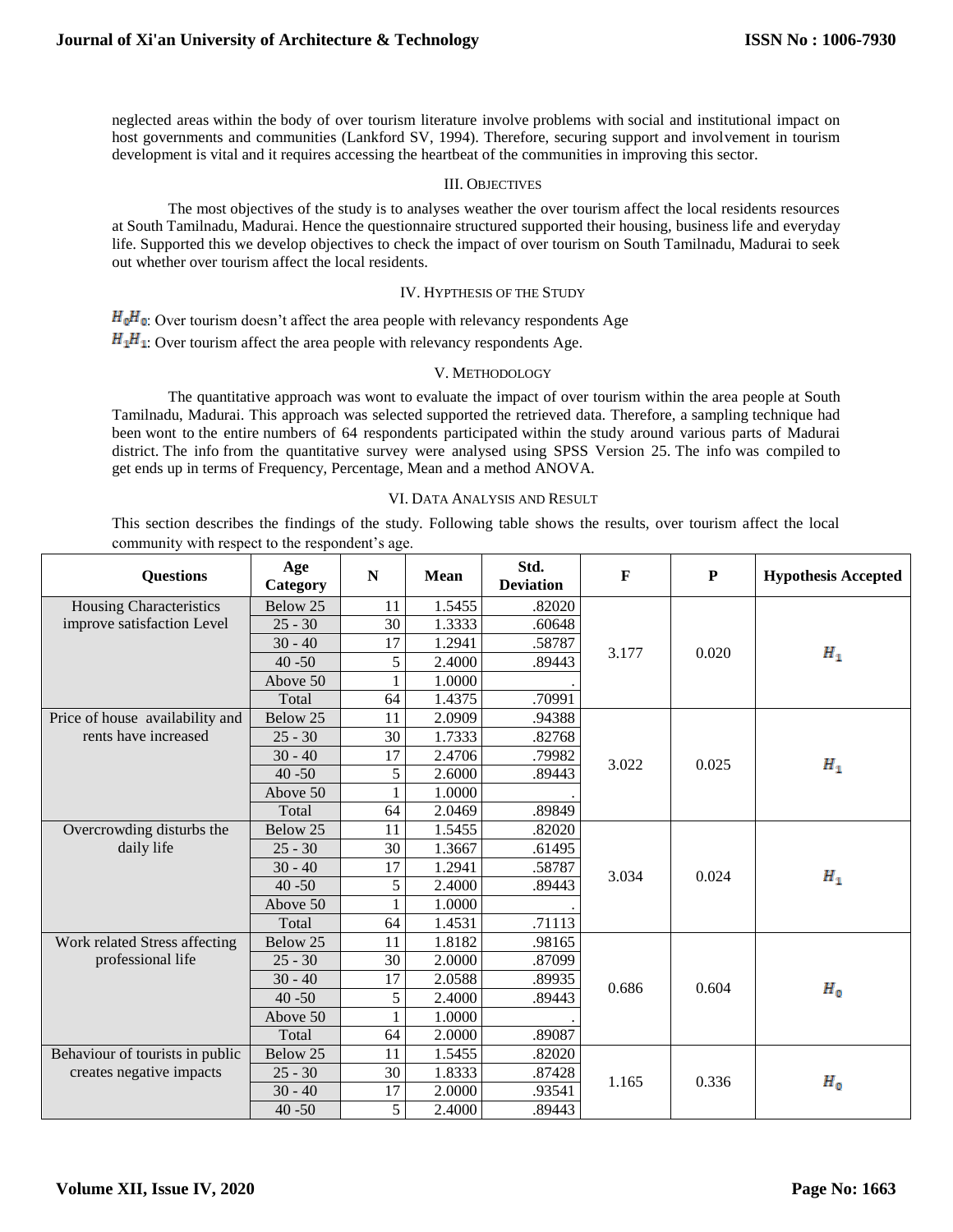| $\epsilon$<br>$\mathcal{D}^{\mathbf{U}}$ |    | .0000                |          |  |  |
|------------------------------------------|----|----------------------|----------|--|--|
| $\mathbf{r}$<br>υιαι                     | ١ć | $\sim$ $\sim$ $\sim$ | $0.0050$ |  |  |
| $\sim$ $\sim$ $\sim$<br>- 7              |    |                      | - 1      |  |  |

Table 1 - Impact of over tourism with regards to respondents Age

Based on the Table 1 53% of them is male and another 47% of the respondents are female. In that majority of the respondents 47% are  $25 - 30$  age group category people, 27% are from  $30 - 40$  age group, 17% of them are below 25 age group category from the overall respondents of the study.

68.8% are agreed, 18.8% are neutral and the remaining 12.5% of the respondent's disagrees the statement and the one way ANOVA results  $\{F(3.177), p(0.020) < 0.05\}$  uncovered that housing characteristics improve satisfactory level because of over tourism which means the respondents agrees the improvement in housing characteristics. Hence  $H_1H_1$  is accepted.

Majority of 42.2% are disagreed, 37.5% are agreed and the remaining 20.3% of the respondent's says neutral for the statement and the one way ANOVA results  ${F(3.022), p(.025) \le 0.05}$  uncovered that price of house availability and rents have increased because of over tourism which means the respondents agrees that there is increase in rents. Hence  $H_1H_1$  is accepted.

67.2% are agreed, 20.3% are neutral and the remaining 12.5% of the respondent's disagrees the statement and the one way ANOVA results  ${F(3.034), p(.024) < 0.05}$  uncovered that overcrowding affects the daily life of the locals. Hence  $H_1H_1$  is accepted.

For the statement work related stress affecting professional life because of over tourism 39.1% of the respondents agree as well as disagreed and the remaining 21.9% said neutral, one way ANOVA results {F (0.0686), p (.0604) <0.05} was not significant, which means that the respondents not accepted the statement. Hence  $H_0H_0$  is accepted.

46.9% are agreed, 20.3% are neutral and the remaining 32.8% of the respondent's disagrees the statement and the one way ANOVA results  $\{F(1.165), p(.336) < 0.05\}$  was not significant which means that the respondents disagree the statement. Hence  $H_0H_0$  is accepted.

## VII.CONCLUSION

The findings are revealed that in some aspects over tourism is affected the local communities in this study based on the respondents response the housing facilities like water, environment are improved as well as the rent and availability of the house are also increased some of the local community are facing issues regarding the increase of rent in the particular pilgrimage destination, also it affects the daily life of the local community. On the other side it will not affect the majority of the local resident's professional life and also the behavior of visitors in the public place but in some parts the behavior of the visitor will make the negative impact for the host in the particular south Tamilnadu Madurai destination. From this findings successfully achieve the objectives of the study.

# **REFERENCES**

- [1] R. Butler, The Tourism Area life Cycle, Clevedon: Channel view publications, 2006.
- [2] T. M. T. K. K. Segota, "The impact of residents informedness and involvement on their perceptions of tourism impacts: the case of Bled," *Journal of Destination Marketing Management,* vol. 6, no. 3, pp. 196-206, 2017.
- [3] C. p. Borg JVD, "Tourism in European Heritage Cites," *Annals of Tourism Research,* vol. 23, no. 2, pp. 306-321, 1996.
- [4] H. .. S. P. P. M. Seraphin, "Over tourism and the fall of Venice as a destination," *Journal of Destination Marketing and Management,* pp. 1-3, 2018.
- [5] R. O. N. Thomas, "The ( almost) imperceptible impact of tourism research on policy and practice," *Tourism Managment,* vol. 9, no. 8, pp. 379-389, 2017.
- [6] G. C.-v. M. Y. C. Maria, "Cultural Heritage and Urban Tourism:Historic City centres under pressure," *Sustainability,* vol. 9, no. 8, pp. 1-19, 2017.